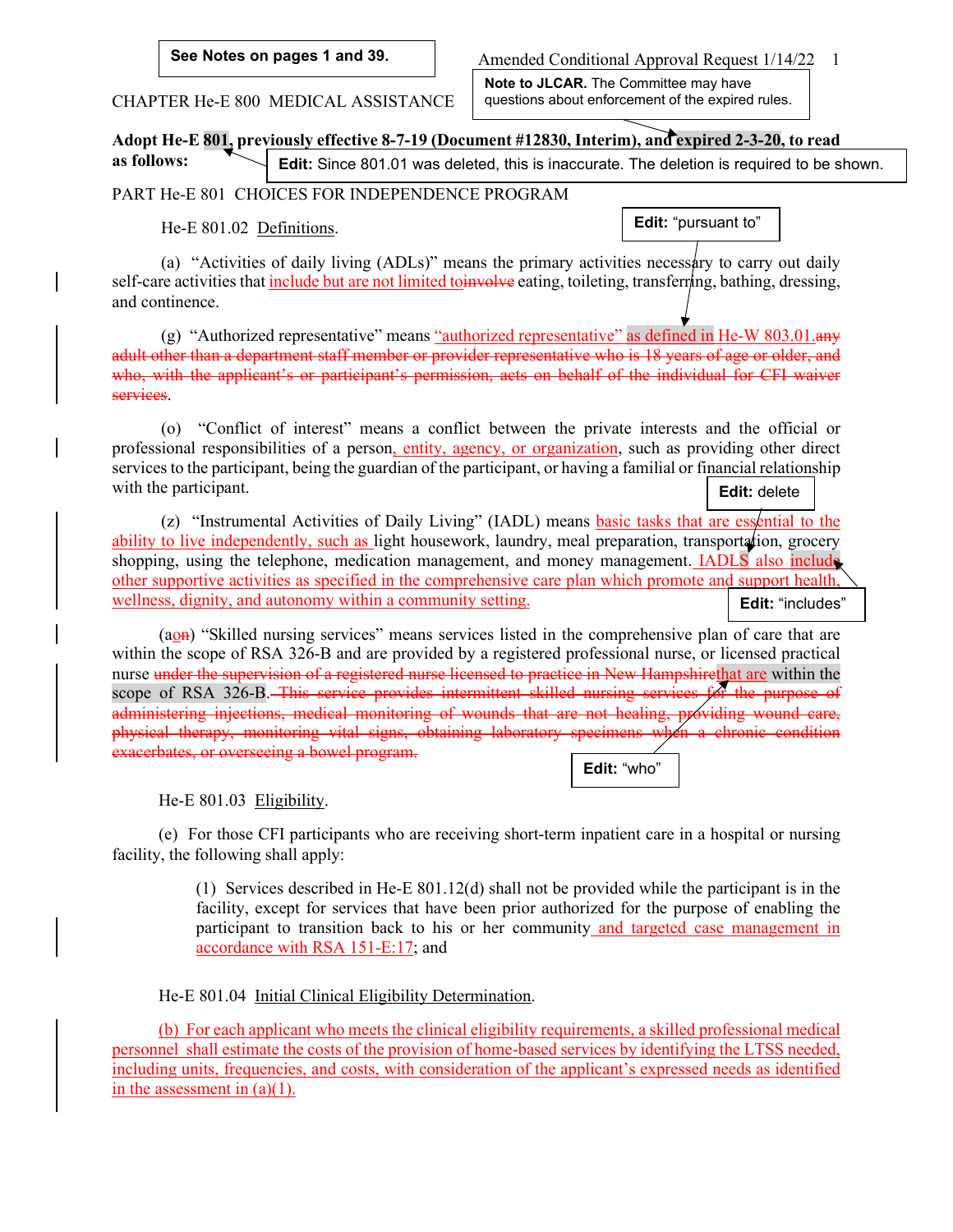$(c<sub>b</sub>)$  The applicant shall be determined eligible for the CFI waiver program if it is determined that the applicant meets the financial eligibility requirements described in He-W 600 and He-W 800, the clinical eligibility requirements of He-E  $801.03(a)(4)$ , and the other eligibility requirements pursuant to He-E 801.03.

 $(d_e)$  Upon a determination of eligibility, the applicant or his or her legal representative shall be sent an approval notice, including:

> (1) The name and contact information of the case management agency chosen by the applicant or assigned to the applicant by the department, if available at the time of the notice; and

(2) The eligibility start date.

(ed) Upon a determination of ineligibility, because the applicant does not meet the eligibility requirements of He-E 801.03 or because required information is not received pursuant to (a)(6) above, the applicant or his or her legal representative shall be sent a notice of denial, including:

(1) A statement regarding the reason and legal basis for the denial;

(2) Information concerning the applicant's right of appeal pursuant to He-C 200, including the requirement that the applicant has 30 calendar days from the date of the notice of denial to file such an appeal;

(3) An explanation that an applicant who is denied services and who chooses to appeal this denial pursuant to He-C 200 shall not be entitled to medicaid payments for CFI waiver services pending the appeal hearing decision; and

(4) The medical credentials of the skilled professional medical personnel making the determination of ineligibility.

He-E 801.05 Development of the Comprehensive Care Plan.

(b) The participant shall review the identified needs section of the comprehensive assessment, as defined in He-E 805.02(f), indicating his or her agreement or disagreement with the identified needs.

**Edit:** delete

He-E 801.10 Post-Eligibility Computation of Cost of Care for CFI Waiver Services.

(a) Except for participants who reside in residential care facilities,  $\mathbf{t}$  The amount of income that an participant is liable to contribute toward the cost of his or her CFI waiver services shall be computed as follows:

(b) For participants who reside in residential care facilities, the amount of income that the participant is liable to contribute toward the cost of his or her CFI waiver services shall be computed as follows:

> (1) The amount of the participant's gross earned income as defined in He-W 601.04(o) shall be determined;

> (2) The employment expense disregard, as specified in He-W 854.18 for OAA or ANB recipients or the earned income disregard, as specified in He-W 854.15 for APTD recipients, shall be subtracted from the participant's gross earned income to obtain the participant's net earned income;

> (3) The total amount of the participant's unearned income, as defined in He-W 601.08(k), shall be added to the net earned income to determine the participant's net income;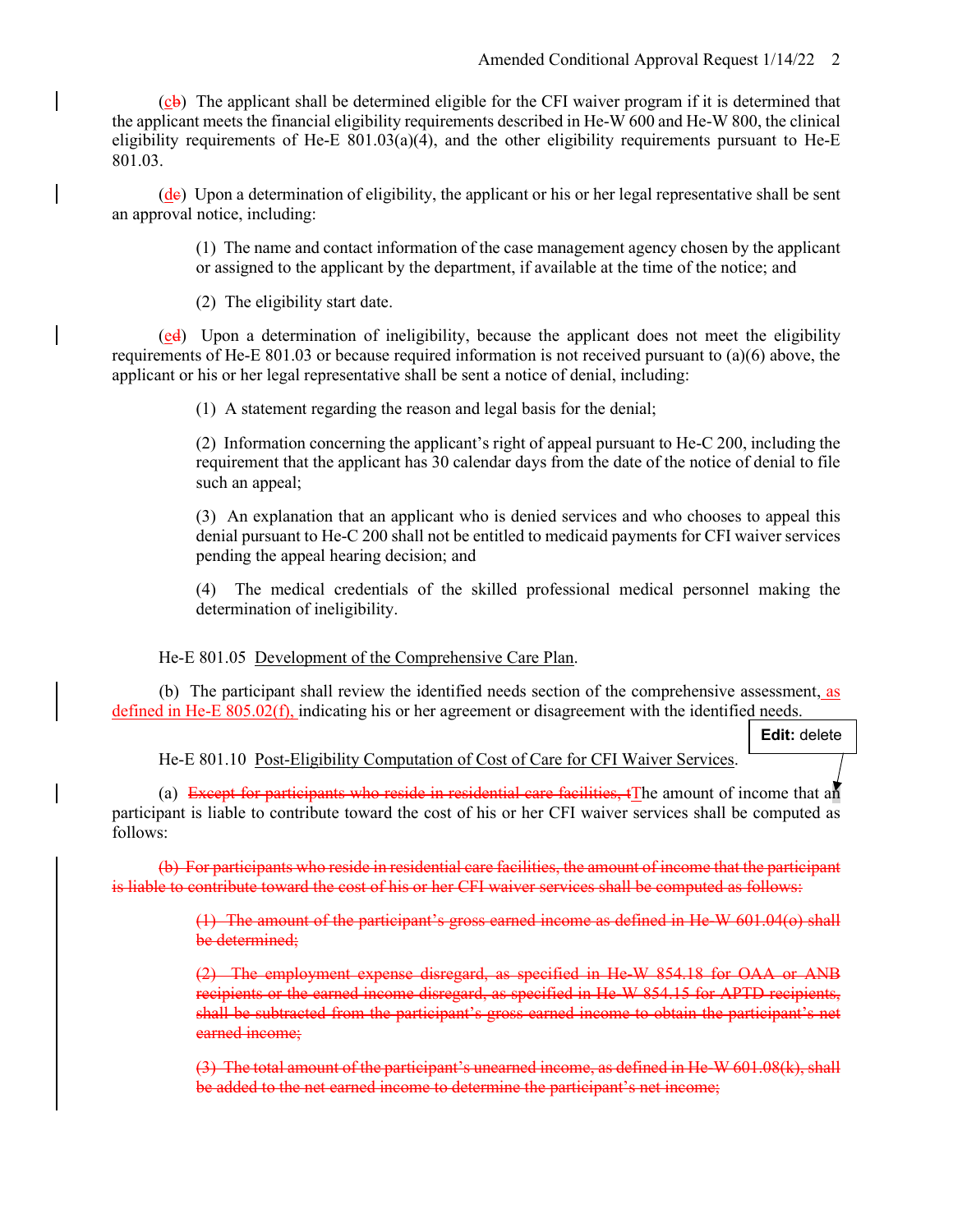(4) The allowable deductions, as defined in He-W 854.20 and He-W 654.21, shall be subtracted from the participant's net income;

(5) The personal needs allowance as defined in He-W 854.17(b) shall be subtracted from the amount in (4) above;

(6) The cost of the following medical expenses incurred by the participant that are not subject to third-party payment shall be subtracted from the amount in (5) above:

a. Health insurance premiums, including Medicare Part A, Part B, Part C, and Part D, coinsurance payments, and deductibles;

b. Necessary and remedial care that would be covered by medical assistance except that allowable payment limits have been exceeded;

c. Necessary and remedial care that is recognized by state law, but not covered by medical assistance; and

d. Currently obligated, unpaid prior medical debt;

(7) The amount of any continuing SSI benefits, under section  $1611$  (e)  $(1)$  (E) and (G) of the Social Security Act, shall be subtracted from the amount in (6) above;

(8) The veterans affairs aid and attendance allowance shall be added to the amount in (6) or (7) above as required by 42 CFR 435.733 (c); and

(9) The result in (8) above shall be the amount of income for which the participant is liable to remit as payment toward the cost of his or her CFI waiver services.

He-E 801.15 Adult Day Services.

(a) Adult day services, as defined in He-E  $801.02(b)$  shall be covered for non-acute needs when provided by an adult day program licensed in accordance with RSA 151:2 and He-P 818.

He-E 801.17 Environmental Accessibility Services.

(a) EAS, for a participant's home or vehicle, as defined in He-E  $801.02(\text{rg})$  shall be a covered service when: **Edit:** Capitalize

(5) When the services are prior authorized and do not exceed the limit specified in the HCBS-CFI waiver approved by CMS. **Edit:** delete

He-E 801.20 Home Health Aide Services.

(a) Home health aide services, as defined in He-E  $801.02(\underline{w}\nu)$  shall be covered <u>for non-acute needs</u> when provided by a licensed nursing assistant (LNA) licensed in accordance with RSA 326-B and Nur 700 and employed by a home health care agency licensed in accordance with RSA 151:2 and He-P 809.

He-E 801.24 Personal Care Services.

(a) PCS shall be documented in the provider care plan and covered when provided for non-acute needs by employees of: